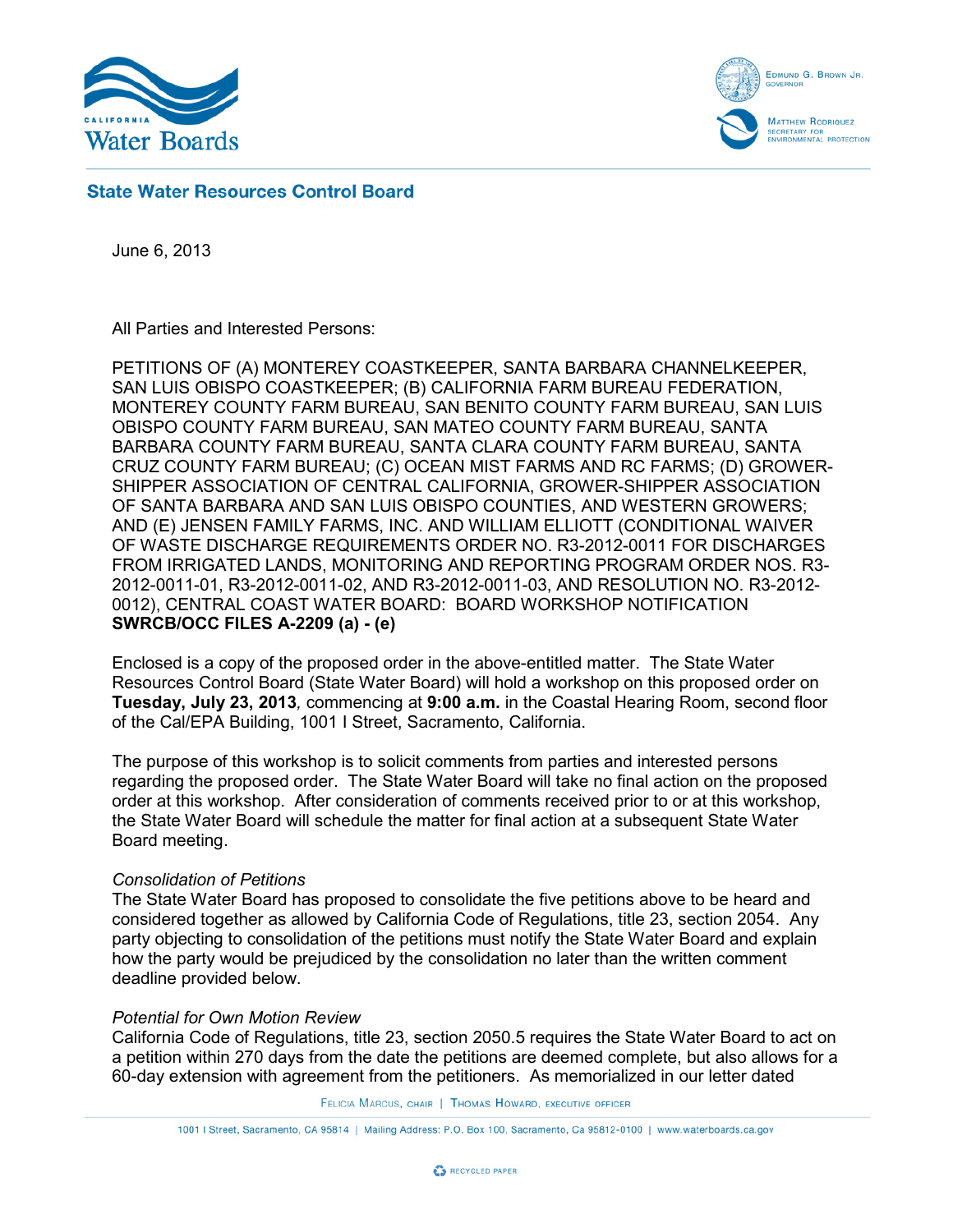May 30, 2013, petitioners have agreed to a 60-day extension. The State Water Board will endeavor to take final action on the petitions by August 13, 2013, which is the 330<sup>th</sup> day from the date that the petitions were deemed complete.

In an abundance of caution and to ensure it can fully consider comments, however, the State Water Board will separately circulate a proposed order to take the matter up on its own motion. The own motion order would allow the board to maintain jurisdiction so it can issue a final order on the matter, in the event it cannot take final action by the  $330<sup>th</sup>$  day. The proposed order concerning own motion review will be sent under separate cover. The State Water Board anticipates that the proposed own motion order would be considered as an action item on the July 23, 2013 board agenda.

### *Board Workshop Procedural Issues*

At the workshop, interested persons will be allowed to comment orally on the proposed order, subject to the following time limits. The petitioners Monterey Coastkeeper, Santa Barbara Channelkeeper, San Luis Obispo Coastkeeper (collectively, Keepers) will be allowed 30 minutes for oral comment. The agricultural petitioners groups Ocean Mist Farms and RC Farms (collectively, Ocean Mist); Grower-Shipper Association of Central California, Grower-Shipper Association of Santa Barbara and San Luis Obispo Counties, and Western Growers (collectively, Grower-Shipper); California Farm Bureau Federation, Monterey County Farm Bureau, San Benito County Farm Bureau, San Luis Obispo County Farm Bureau, San Mateo County Farm Bureau, Santa Barbara County Farm Bureau, Santa Clara County Farm Bureau, and Santa Cruz County Farm Bureau (collectively, Farm Bureau); and Jensen Family Farms, Inc., and William Elliott (collectively, Jensen), will each be allowed 15 minutes for oral comments. Ocean Mist, Grower-Shipper, Farm Bureau, and Jensen are encouraged to coordinate their presentations and may choose to consolidate their comments. The Central Coast Regional Water Quality Control Board will be allowed 30 minutes for oral comment. Additional time will be allowed in each case for questions by the State Water Board members.

### *Written Comment Procedural Issues*

All comments shall be based solely upon evidence contained in the record or upon legal argument. Supplemental evidence will not be permitted except under the limited circumstances described in California Code of Regulations, title 23, section 2050.6. Written comments on the draft order and any other materials to be presented at the workshop, including power point and other visual displays, must be received by **12:00 noon, Tuesday, July 16, 2013**.

Please indicate in the subject line, "Comments to A-2209(a)-(e) – July 23 Board Workshop." Written comments and presentations must be addressed to:

> Ms. Jeanine Townsend Clerk to the Board State Water Resources Control Board 1001 I Street, 24th Floor [95814] P.O. Box 100 Sacramento, CA 95812-0100 (tel) 916-341-5600 (fax) 916-341-5620 (email) [commentletters@waterboards.ca.gov](mailto:commentletters@waterboards.ca.gov)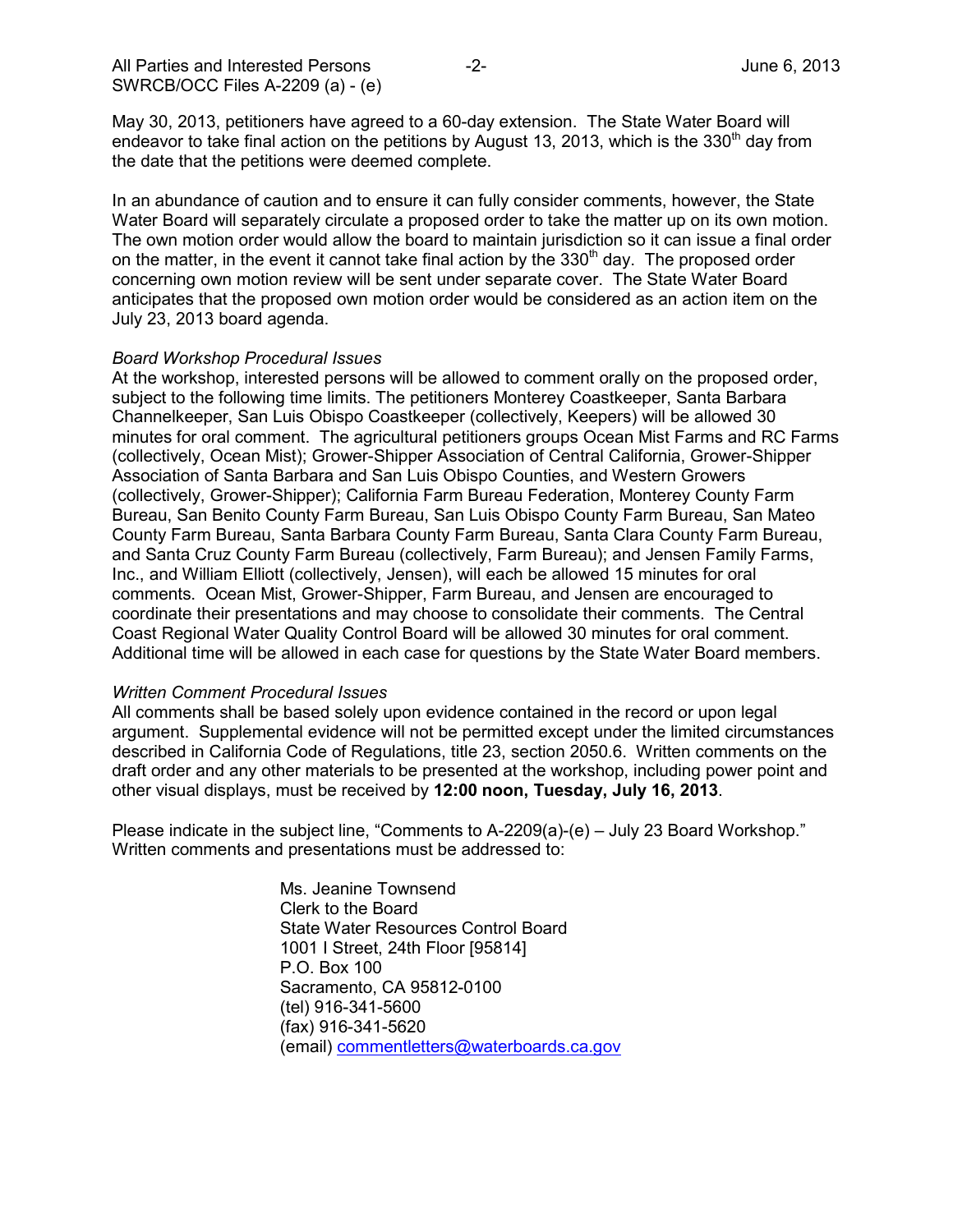If you have any questions regarding this letter, please contact Emel G. Wadhwani, Senior Staff Counsel, in the Office of Chief Counsel, at (916) 322-3622 or at [ewadhwani@waterboards.ca.gov](mailto:ewadhwani@waterboards.ca.gov)*.*

Sincerely,

Lall

Michael A.M. Lauffer Chief Counsel

**Enclosure** 

cc: **[Via U.S. Mail and Email]** William J. Thomas, Esq. Wendy Y. Wang, Esq. Best Best & Krieger LLP 500 Capitol Mall, Suite 1700 Sacramento, CA 95814 [william.thomas@bbklaw.com](mailto:william.thomas@bbklaw.com) [wendy.wang@bbklaw.com](mailto:wendy.wang@bbklaw.com)

> **[Via U.S. Mail and Email]** William Elliott

323 McCarthy Avenue Oceano, CA 93445 [elliottslo@aol.com](mailto:elliottslo@aol.com)

#### **[Via U.S. Mail and Email]**

Tess Dunham, Esq. Somach Simmons & Dunn 500 Capitol Mall Suite 1000 Sacramento, CA 95814 [tdunham@somachlaw.com](mailto:tdunham@somachlaw.com)

## **[Via U.S. Mail and Email]**

Deborah A. Sivas, Esq. Leah Russin, Esq. Alicia Thesing, Esq. Brigid DeCoursey, Esq. Environmental Law Clinic 559 Nathan Abbott Way Stanford, CA 94305-8610 [dsivas@stanford.edu](mailto:dsivas@stanford.edu)

### **[Via U.S. Mail and Email]**

Nancy McDonough, Esq. Kari E. Fisher, Esq. Ms. Pamela Hotz California Farm Bureau Federation Legal Services Division 2300 River Plaza Drive Sacramento, CA 95833 [kfisher@cfbf.com](mailto:kfisher@cfbf.com) [photz@cfbf.com](mailto:photz@cfbf.com)

(Continued next page)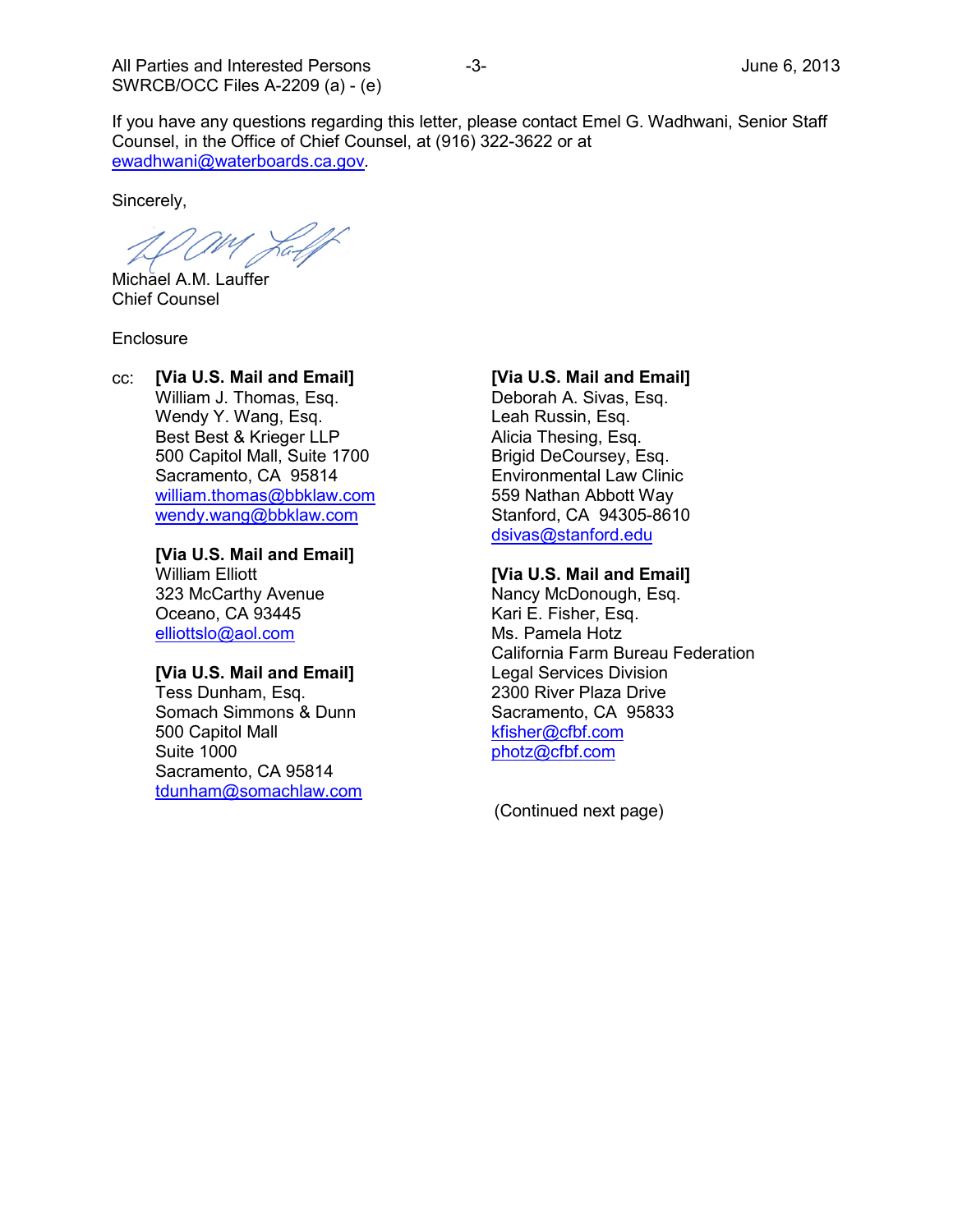Mr. Michael Thomas **[Via Email Only]** Assistant Executive Officer Central Coast Regional Water Quality Control Board 895 Aerovista Place, Suite 101 San Luis Obispo, CA 93401 [mthomas@waterboards.ca.gov](mailto:mthomas@waterboards.ca.gov)

### Ms. Angela Schroeter **[Via Email Only]**

Senior Engineering Geologist Central Coast Regional Water Quality Control Board 895 Aerovista Place, Suite 101 San Luis Obispo, CA 93401 [aschroeter@waterboards.ca.gov](mailto:aschroeter@waterboards.ca.gov)

Ms. Lisa McCann **[Via Email Only]** Environmental Program Manager I Central Coast Regional Water Quality Control Board 895 Aerovista Place, Suite 101 San Luis Obispo, CA 93401 [lmccann@waterboards.ca.gov](mailto:lmccann@waterboards.ca.gov)

Mr. Darrin Polhemus **[Via Email Only]** Deputy Director Division of Administrative Services 1001 I Street, 18<sup>th</sup> Floor [95814] P.O. Box 100 Sacramento, CA 95812-0100 [dpolhemus@waterboards.ca.gov](mailto:dpolhemus@waterboards.ca.gov)

Mr. Tom Howard **[Via Email Only]** Executive Director Executive Office State Water Resources Control Board 1001 I Street, 25<sup>th</sup> Floor [95814] P.O. Box 100 Sacramento, CA 95812-0100 [thoward@waterboards.ca.gov](mailto:thoward@waterboards.ca.gov)

Mr. Jonathan Bishop **[Via Email Only]** Chief Deputy Director Executive Office State Water Resources Control Board 1001 I Street,  $24^{th}$  Floor [95814] P.O. Box 100 Sacramento, CA 95812-0100 [jbishop@waterboards.ca.gov](mailto:jbishop@waterboards.ca.gov)

Ms. Victoria Whitney **[Via Email Only]** Deputy Director Division of Water Quality State Water Resources Control Board 1001 I Street, 15<sup>th</sup> Floor [95814] P.O. Box 100 Sacramento, CA 95812-0100 [vwhitney@waterboards.ca.gov](mailto:vwhitney@waterboards.ca.gov)

Mr. Johnny A. Gonzales **[Via Email Only]** Irrigated Lands Regulatory Program **Coordinator** Division of Water Quality State Water Resources Control Board 1001 I Street, 15<sup>th</sup> Floor [95814] P.O. Box 100 Sacramento, CA 95812-0100 [jgonzales@waterboards.ca.gov](mailto:jgonzales@waterboards.ca.gov)

Lori T. Okun, Esq. **[Via Email Only]** Office of Chief Counsel State Water Resources Control Board 1001 I Street, 22<sup>nd</sup> Floor [95814] P.O. Box 100 Sacramento, CA 95812-0100 [lokun@waterboards.ca.gov](mailto:lokun@waterboards.ca.gov)

Frances L. McChesney, Esq. **[Via Email Only]** Office of Chief Counsel State Water Resources Control Board 1001 I Street, 22<sup>nd</sup> Floor [95814] P.O. Box 100 Sacramento, CA 95812-0100 [FMcChesney@waterboards.ca.gov](mailto:FMcChesney@waterboards.ca.gov)

Jessica M. Jahr, Esq. **[Via Email Only]** Office of Chief Counsel State Water Resources Control Board 1001 I Street, 22<sup>nd</sup> Floor [95814] P.O. Box 100 Sacramento, CA 95812-0100 [jjahr@waterboards.ca.gov](mailto:jjahr@waterboards.ca.gov)

Emel G. Wadhwani, Esq. **[Via Email Only]** Office of Chief Counsel State Water Resources Control Board 1001 I Street, 22<sup>nd</sup> Floor [95814] P.O. Box 100 Sacramento, CA 95812-0100 [ewadhwani@waterboards.ca.gov](mailto:ewadhwani@waterboards.ca.gov)

(Continued next page)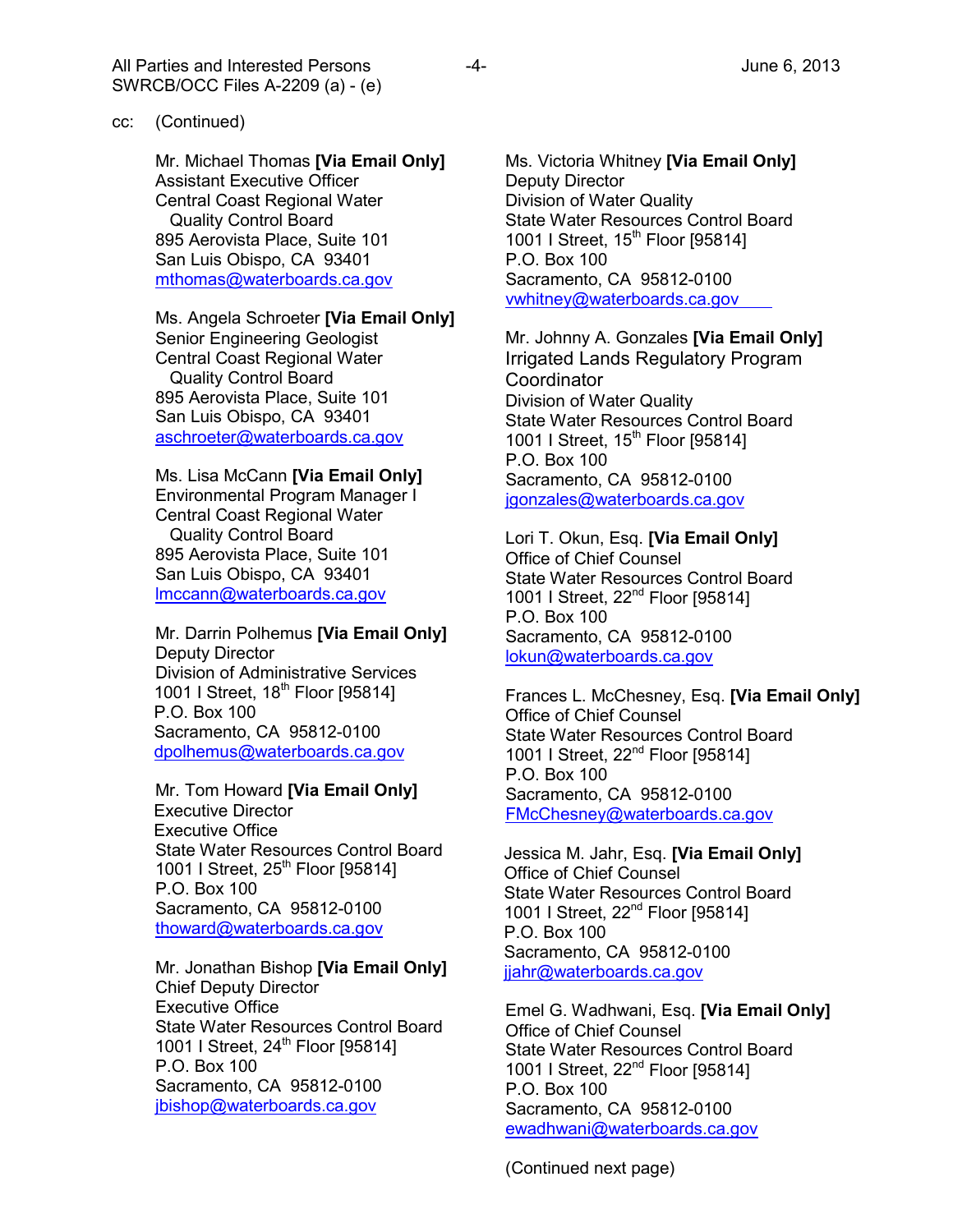### cc: (Continued)

## **[Via U.S. Mail and Email]**

Mr. Gordon R. Hensley San Luis Obispo Coastkeeper Environment in the Public Interest EPI-Center, 1013 Monterey Street, Suite 202 San Luis Obispo, CA 93401 [coastkeeper@epicenteronline.org](mailto:coastkeeper@epicenteronline.org)

## **[Via U.S. Mail and Email]**

Ms. Kira Redmond Mr. Ben Pitterle Santa Barbara Channelkeeper 714 Bond Avenue Santa Barbara, CA 93103 [kira@sbck.org](mailto:kira@sbck.org) [ben@sbck.org](mailto:ben@sbck.org)

## **[Via U.S. Mail and Email]**

Mr. Dale Huss Ocean Mist Farms 10855 Ocean Mist Parkway Castroville, CA 95012 [daleh@oceanmist.com](mailto:daleh@oceanmist.com)

#### **[Via U.S. Mail and Email]**

Jensen Family Farms, Inc. 323 McCarthy Avenue Oceano, CA 93445 [ElliottSLO@aol.com](mailto:ElliottSLO@aol.com)

### **[Via U.S. Mail and Email]**

Mr. William Elliott Jensen Family Farms, Inc. 323 McCarthy Avenue Oceano, CA 93445 [ElliottSLO@aol.com](mailto:ElliottSLO@aol.com)

## **[Via U.S. Mail and Email]**

Mr. Steven Shimek Monterey Coastkeeper The Otter Project 475 Washington Street, Suite A Monterey, CA 93940 [exec@otterproject.org](mailto:exec@otterproject.org)

### **[Via U.S. Mail and Email]**

Mr. Dennis Sites RC Farms 25350 Paseo del Chaparral Salinas, CA 93908 [dsitesagmgt@aol.com](mailto:dsitesagmgt@aol.com)

### **[Via U.S. Mail and Email]**

Ms. Abby Taylor-Silva, Vice President Policy and Communications Grower-Shipper Association of Central California 512 Pajaro Street Salinas, CA 93901 [abby@growershipper.com](mailto:abby@growershipper.com)

#### **[Via U.S. Mail and Email]**

Mr. Richard S. Quandt, President Grower-Shipper Association of Santa Barbara and San Luis Obispo Counties 245 Obispo Street P.O. Box 10 Guadalupe, CA 93434 [richard@grower-shipper.com](mailto:richard@grower-shipper.com)

#### **[Via U.S. Mail and Email]**

Mr. Hank Giclas, Senior Vice President Strategic Planning, Science and Technology Western Growers P.O. Box 2130 Newport Beach, CA 92658 [hgiclas@wga.com](mailto:hgiclas@wga.com)

## Mr. Ken Harris **[Via Email Only]** Interim Executive Officer Central Coast Regional Water Quality Control Board 895 Aerovista Place, Suite 101 San Luis Obispo, CA 93401 [kharris@waterboards.ca.gov](mailto:rbriggs@waterboards.ca.gov)

(Continued next page)